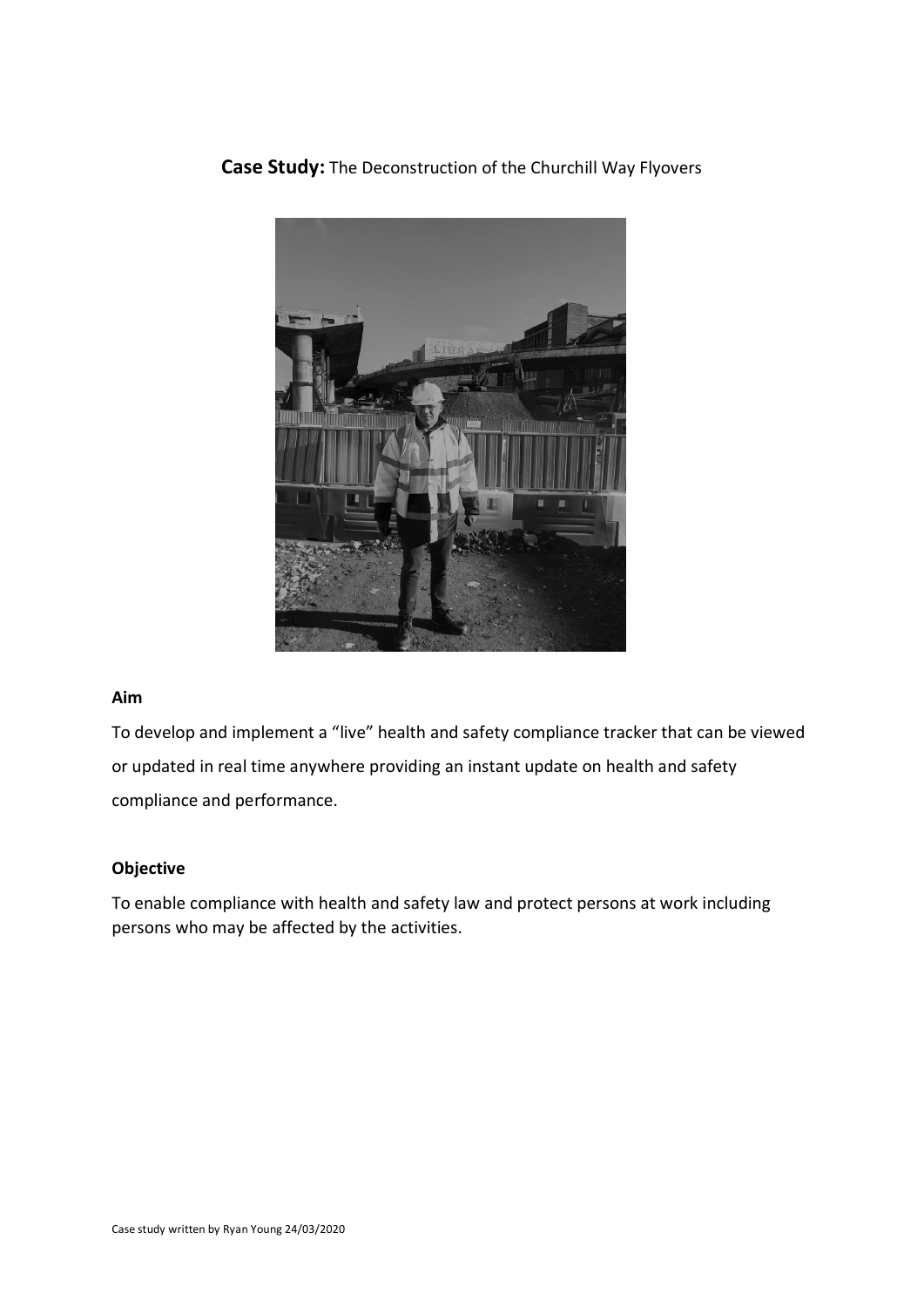### **Introduction**

In a previous role as Health, Safety and Environmental Manager at a former company I was appointed as the Health and Safety lead on a high-profile deconstruction project located in Liverpool City Centre. The company was appointed by the Principal Designer (PD) on behalf of their client to provide health and safety advice, guidance and support to ensure all duty holders were fulfilling their legal obligations and compliance with the Construction (Design and Management) Regulations 2015 during the deconstruction of The Churchill Way Flyovers in Liverpool. In order to fully understand the nature and extent of the works I was involved from the pre-construction phase of the project based at the Principal Contractors (PC) Liverpool head offices. I liaised with the Health and Safety Manager, Contracts Manager and Project Manager on a regular basis to ensure due diligence and compliance analysing data to understand the history of the structure, how it was built, and materials used. Also, analysing the deconstruction and dismantling methodology to ensure safety, health and wellbeing is not compromised and that all risk was maintained at a residual level throughout the project. In order to maintain compliance we had a presence on site 7 days a week and included late evenings to ensure traffic and pedestrian management were maintained for the night works. We carried out 3 scheduled daily health and safety inspections, which included the involvement of representatives from the client, PD and the PC with the aim to identify good practice and highlight areas which require further improvement or immediate action. The findings which included recommendations of corrective action where communicated to the site management team both verbally and in a written format. These findings would be formulated into a weekly site safety inspection report for the attention of the client and the management team. In order to ensure compliance I carried out monthly site safety inspection audits which would include the presence of the PCs health and safety representative and the Project Manager. We would seek to build strong relationships with both site personnel and the management team by actively engaging in health, safety and environmental discussions to influence positive change in unsafe behaviour and unsafe conditions and highlight areas of good practice. Once, we assessed site safety we would audit the health and safety paperwork to determine if the statement of intentions, organisational structure and arrangements were implemented and adhered to in practice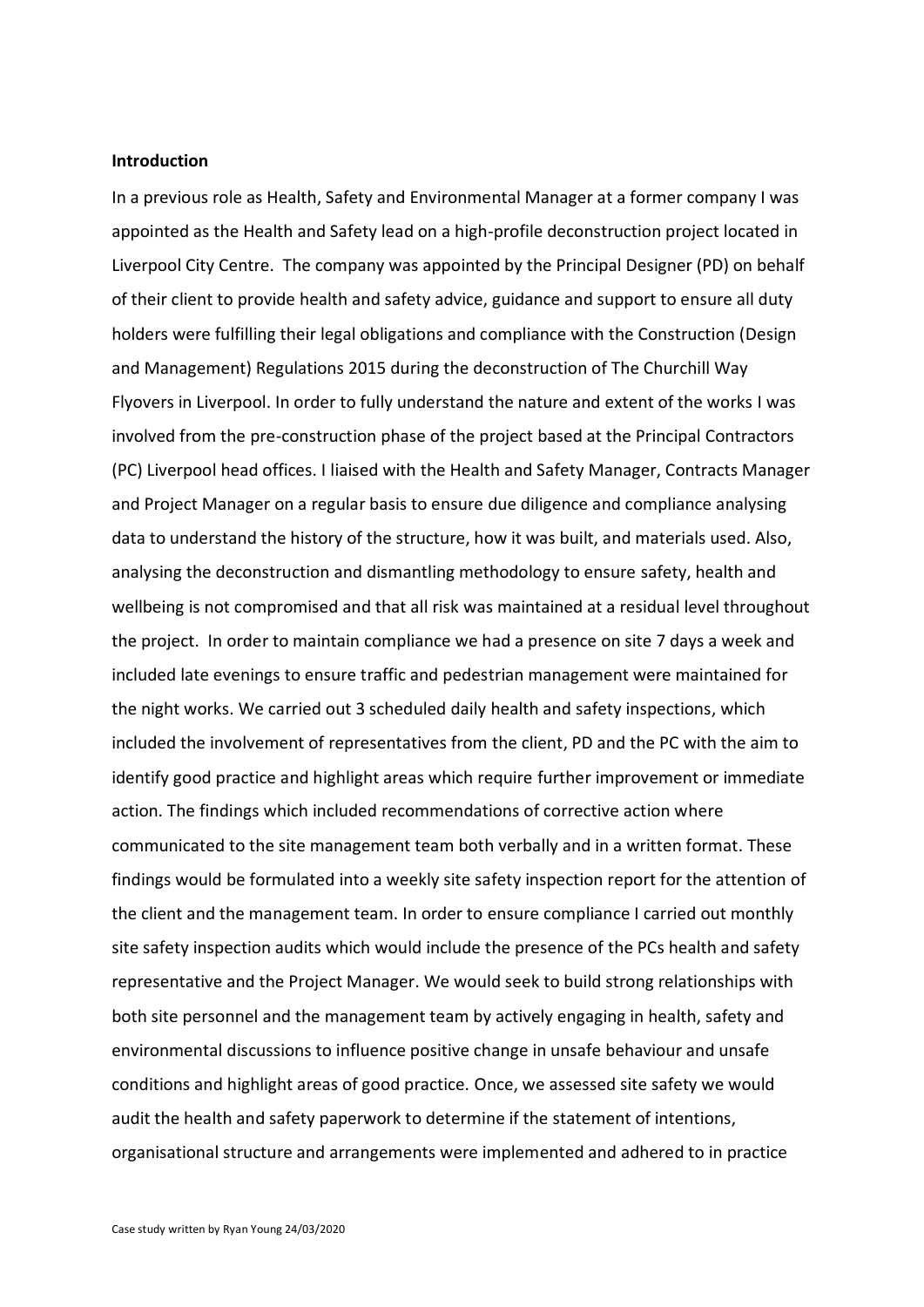and up to date. Our duties extended to include involvement in all weekly progress/risk management meetings from pre-construction and construction phases of the project. We actively identified and were involved in solving significant health and safety problems with practicable and proportionate risk management solutions in collaboration with our partners.

The purpose was to enable the safe deconstruction and dismantling of the Churchill Way Flyovers project from the pre-construction and construction phases to project completion. The deconstruction of the flyovers was a "cut and lower" approach where; 600 tonne spans of the flyover were wire cut, jacked up with self-propelled modular transporters (SPMTs) and then the cut sections jacked down using Sarlifts. The spans were then cut into 40 tonne pieces and removed to a storage facility in Gilmoss, Liverpool. These sections were to be recycled for use in other schemes across the city. The project was both challenging and complex due to the city centre location, public interaction and the tight 16-week deadline. There were many challenges to overcome, one of which was the dynamic environment and the complex nature of the activities coupled with ensuring day to day site safety and that public safety was not compromised.

Our full-time presence on site was invaluable in ensuring the safety of those involved in the project and those affected by the activities. We worked collaboratively with the PD the PC and their client using our skills and expertise to apply and interpret simple, sensible and proportionate health and safety solutions to ensure all activities were carried out safely.

### **Problem**

Our client required a complete project health and safety compliance solution to enable them to fulfil their legal obligations under the Construction (Design and Management) Regulations 2015 whilst also ensuring other duty holders maintained the same standard of compliance in protecting the health, safety and welfare of persons at work and anybody who may have been affected by the works. Naturally, our client was fully aware of the complex and challenging nature of the works coupled with the tight deadline of just 16 weeks and the potential for unsafe acts and unsafe conditions which had the potential to cause harm to both workers and the public.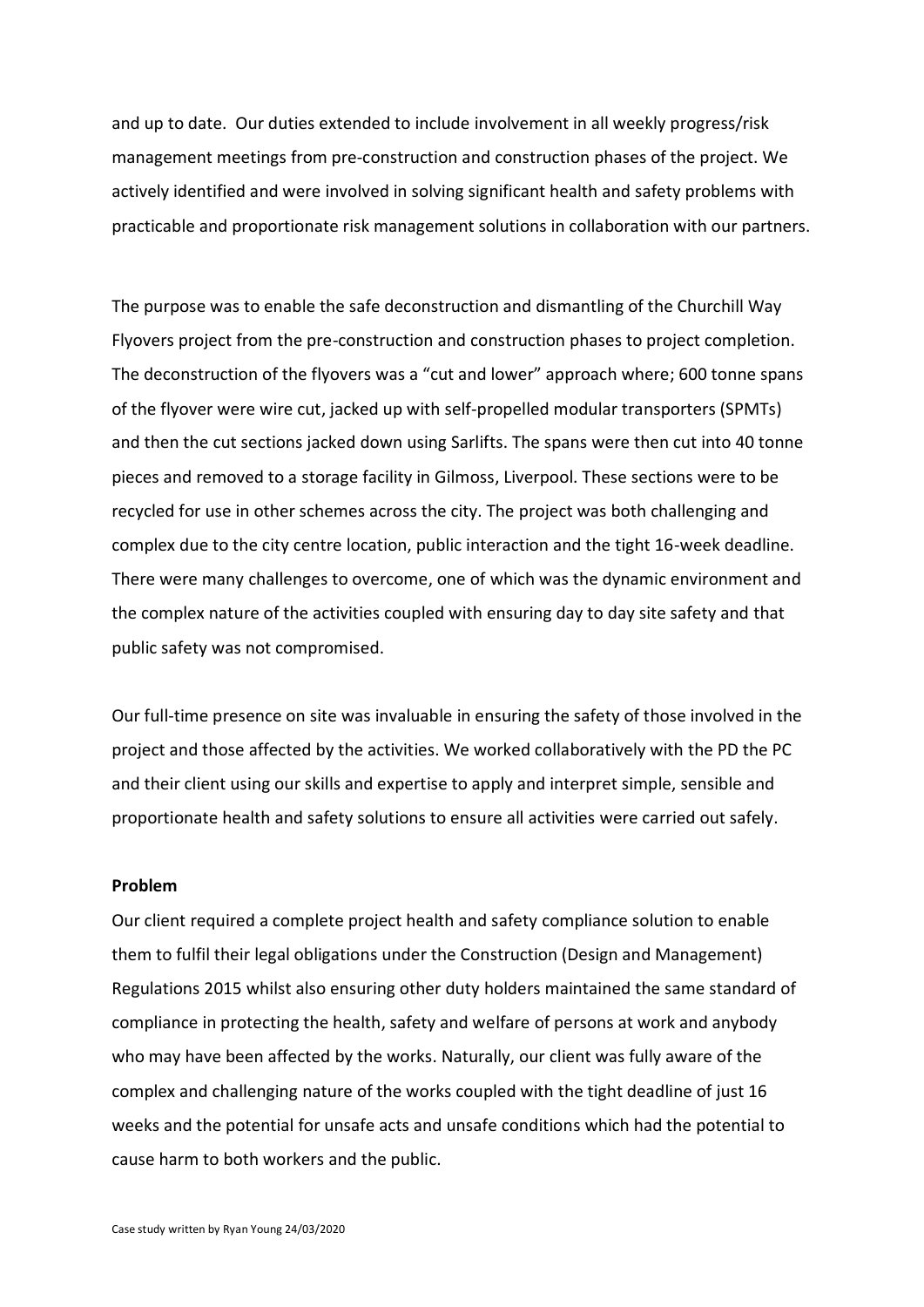### **Solution**

We all know that balancing the risk between our legal, moral and financial obligations can be difficult, particularly when health and safety is becoming more and more onerous with the language becoming harder to interpret and apply in practice. Imagine, a solution that tracked health and safety compliance from both the pre-construction and construction phases of a project utilising a "live" system which is a living document that is updated daily, tracks progress, good practice and areas which require improvement based on recommendations. This is a system that has already factored in compliance to all legal health and safety requirements and seeks to check against the criteria to ensure compliance from the start of a construction project through to handover. You may make the assumption that "it sounds like a complicated system" but the answer is "no", in fact it's a simple system, which is what makes it so effective and reliable. It can also be viewed or updated in real time anywhere providing an instant update on health and safety performance. In essence it's a complete project health and safety management system that monitors the planning, management, monitoring and co-ordination of any construction project. This health and safety compliance tracker system was designed by myself and effectively implemented and used to monitor and track daily health and safety compliance.

#### **Result**

Unfortunately, despite all our best efforts the PC experienced an accident involving members of the public. A section of perimeter fencing adjacent to a public walkway was blown over on to passers-by due to adverse weather conditions. Although their injuries were not serious, they did require hospital treatment as a precaution. We carried out a comprehensive accident investigation to establish the immediate, underlying and root causes of the accident to prevent a reoccurrence. The outcome of our investigations was that the accident was preventable if the perimeter fencing bases were filled with water and if the solid panels were replaced with mesh panels the accident would not have occurred. Since the accident lessons have been learnt by the PC and steps were taken to action my recommendations. Again, the compliance tracker proved to be a useful tool for the client as all previous findings/recommendations and investigation outcomes were tracked to define and describe how we managed health and safety in practice to ensure our client fulfils their